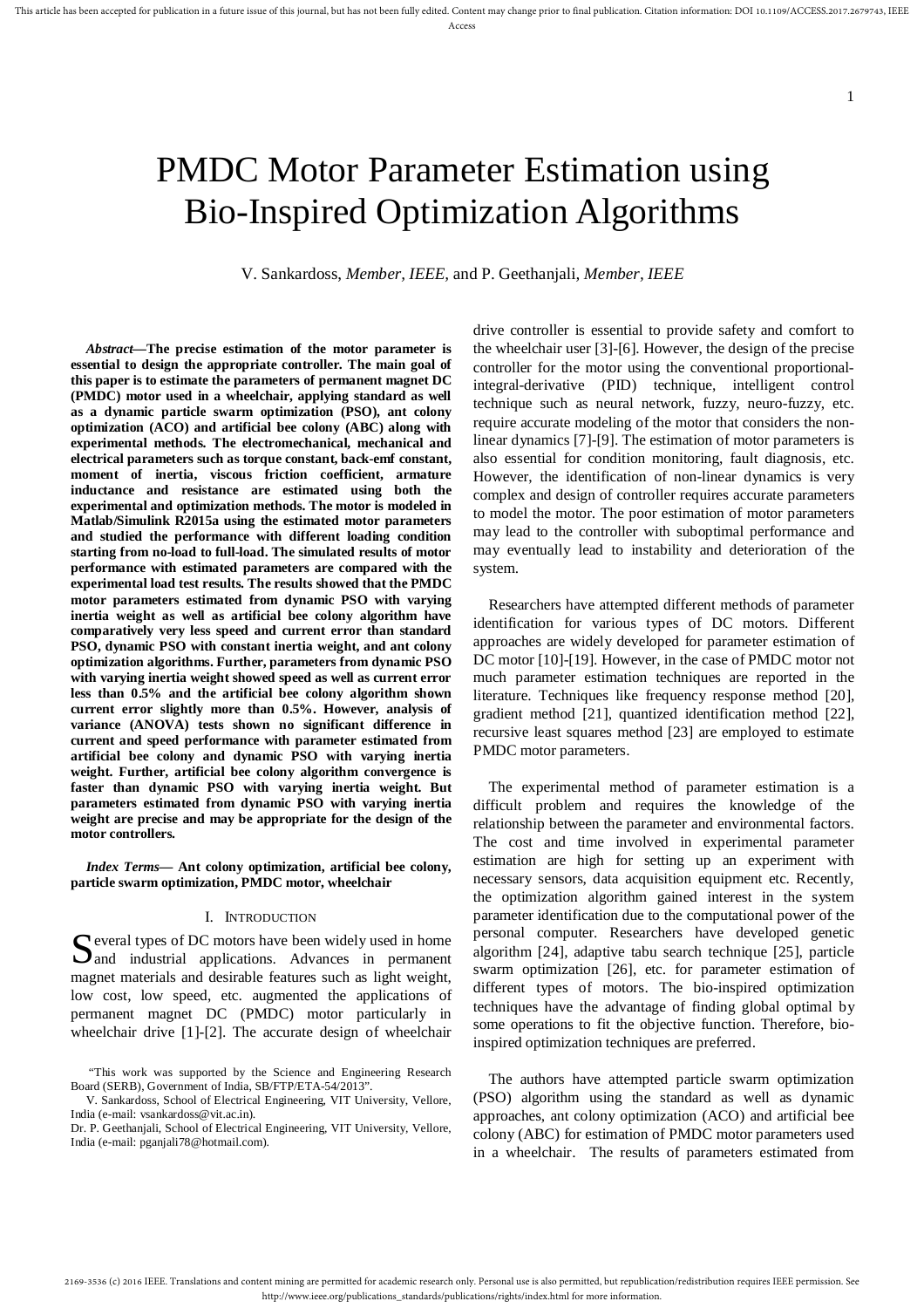optimization methods are validated with the experimental load test data. Furthermore, the performance of parameters estimated from the bio-inspired optimization techniques and experimental method are compared.

In this paper, section 2 describes the modeling of PMDC motor using electromechanical energy conversion principle. Section 3 details the experimental method of parameter estimation as well as bio-inspired optimization techniques. The results of various methods are discussed in section 4. Finally, the conclusion has been presented in section 5.

## II. MATHEMATICAL MODEL OF PMDC MOTOR

The dynamic equations of a PMDC motor can be modeled based on the Kirchhoff's voltage law and the Newton's moment law using equations  $(1) - (4)$ .

$$
v_{arm} = L_{arm} \frac{di_{arm}}{dt} + R_{arm}i_{arm} + e_b
$$
 (1)

$$
T_e = J \frac{d\omega}{dt} + f\omega + T_l \tag{2}
$$

$$
T_e = K_i i_{arm} \tag{3}
$$

$$
e_b = \omega K_b \tag{4}
$$

The PMDC motor inputs are DC input voltage (*varm*) and load torque  $(T_l)$ . The outputs are the angular speed  $(\omega)$  and the armature current (*iarm*). The block diagram representation of PMDC motor model from Laplace transform of equations  $(1) - (4)$  is shown in Fig. 1.



The accurate design of the controller is possible in the simulation, only if the parameter of the PMDC motor model is known. The PMDC motor is modeled in Matlab/Simulink R2015a with the parameters estimated from different approaches discussed in section 3.

## III. MOTOR PARAMETER ESTIMATION

In order to model the motor, the parameters are estimated using experimental techniques as well as using bio-inspired optimization techniques. The subsequent section discusses the motor parameter estimation.

## *A. Experimental Techniques*

The parameters of motor include electrical parameters armature resistance, armature inductance; mechanical parameters - viscous friction coefficient, moment of inertia; and electromechanical constants - back-emf constant and torque constant which define the electrical to mechanical energy conversion. The parameters are estimated from experimental techniques without considering losses and temperature effect due to computation complexity.

# *1) Determination of armature resistance (Rarm)*

The determination of armature resistance in PMDC motor is complex. The usage of multi-meter to measure the armature resistance is typically very high owing to the connection between the brush and commutator along with the internal resistance of multi-meter. Moreover, the digital milliohmmeter also fails to measure the precise armature resistance. The stall test process has been proven to be a reliable technique and hence is employed for measurement of resistance.

2

A DC voltage is supplied to the motor, which restricts the armature rotation and draws 10% of the rated current or slightly more. Besides, the temperature of the winding also influences the resistance of the armature and not considered due to complexity. The voltage across the armature and armature current are measured for five different voltages when subjected to no-load conditions swiftly.

The electrical equation (1) is reduced to

$$
v_{arm} = i_{arm} R_{arm} \tag{5}
$$

At steady state, the voltage across the inductance is zero and brush drop is negligible. The armature resistance is calculated from the linear slope of the armature voltage and armature current.

#### *2) Determination of armature inductance (Larm)*

The armature inductance may be measured using two techniques; LCR (Inductance, Capacitance, and Resistance) meter and impedance method. However, the impedance method permits the measurement with changing field current. The field current is not possible to vary in PMDC to limit the armature current to one-tenth of the rated current to minimize the armature reaction. Therefore, in this work, the inductance is measured using an LCR meter.

#### *3) Determination of back-emf constant (Kb)*

The motor is supplied with a DC voltage enabling the armature rotation. The armature current, armature voltage, and speed are measured for different supply voltage across the armature under a no-load condition.

The back-emf  $(e_b)$  is calculated for different supply voltage using equation (1). Further, the back-emf of PMDC motor is proportional to an angular speed of the shaft and is calculated using equation (4) at steady state. The back-emf constant is estimated from the slope of the characteristics between backemf and angular speed.

### *4) Determination of torque constant (Kt)*

Under steady state condition, the electrical power  $(P_e)$  is equal to mechanical power (*Pm*)*.*

$$
P_{\rm e} = P_{\rm m} \tag{6}
$$

The electrical power is calculated from the experimental measurements using the equation (7).

$$
P_{\rm e} = (v_{\rm arm} - i_{\rm arm} R_{\rm arm}) i_{\rm arm} \tag{7}
$$

The electromagnetic torque (*Te*) is determined from the mechanical power and angular speed from the equation (8).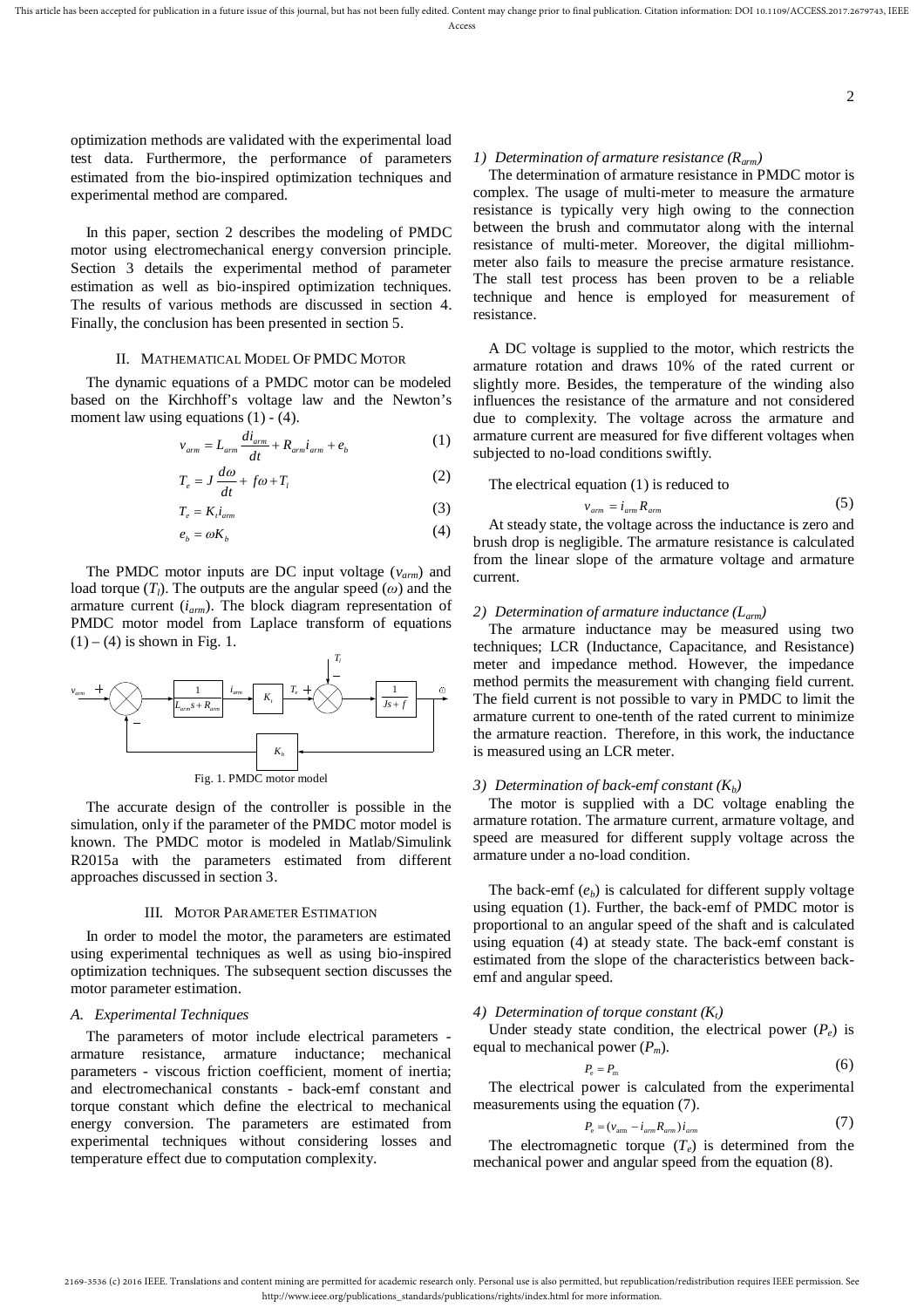where

where

$$
T_e = \frac{P_m}{\omega} \tag{8}
$$

The electrical power and hence the electromagnetic torque are calculated from the equation (7) and (8). The torque constant is determined from the slope of the characteristics between electromagnetic torque and armature current.

## *5) Determination of viscous friction coefficient (f)*

Under the steady-state condition, the viscous friction coefficient (*f*) is determined from the linear slope of the characteristics between electromagnetic torque and angular speed using equation (9).

$$
T_e = f\omega \tag{9}
$$

#### *6) Determination of moment of inertia (J)*

To determine the moment of inertia of PMDC motor, retardation test is conducted. The PMDC machine is made to run at a speed just above the rated speed of the motor. Then the supply to the armature is cut off and the motor is allowed to reach the zero speed. The torque losses are supplied with energy stored in the moment of inertia. Therefore, the moment of inertia can be calculated using equation (10).

$$
J = \frac{f\omega + A}{d\omega/dt} \tag{10}
$$

Time for speed fall is recorded and the graph is plotted between the angular speed and time to obtain the slope of retardation curve.

### *B. Optimization Techniques*

The experimental method of motor parameter estimation is time-consuming, complex and expensive for setting up the experiment. Nevertheless, precise estimation is essential for motor parameters during the design of the controller for the wheelchair. Figure 2 shows the block diagram of PMDC motor parameter estimation using optimization algorithms.



Fig. 2. Estimation of PMDC motor parameters using optimization algorithm

The PMDC motor parameter estimation is based on normalized angular speed error and current error, which compares the angular speed and current response of the real

system with the response of PMDC motor model using estimated parameters.

The response of the real system is given by equation (11).  $y = h(z, u)$ (11)

*u*

$$
u = \begin{bmatrix} V_{arm} & T_l \end{bmatrix}
$$
  
\n
$$
z = \begin{bmatrix} R_{arm} & L_{arm} & K_b & K_l & f & J \end{bmatrix}
$$
  
\n
$$
y = \begin{bmatrix} \omega & i_{arm} \end{bmatrix}
$$

The response of estimated parameter model is given by equation (12).

$$
\hat{y} = h(\hat{z}, u) \tag{12}
$$

$$
\hat{z} = \begin{bmatrix} \hat{R}_{am} & \hat{L}_{am} & \hat{K}_b & \hat{K}_t & \hat{f} & \hat{J} \end{bmatrix}
$$
  

$$
\hat{y} = \begin{bmatrix} \hat{\omega} & \hat{i}_{am} \\ \hat{w} & \hat{i}_{am} \end{bmatrix}
$$

The fitness evaluation function is based on mean square error calculated from normalized angular speed and normalized armature current response *y* of the real system and normalized estimated angular speed and normalized armature current response  $\hat{y}$  of PMDC motor model using equation (13).

$$
F(\hat{z}) = F_1(\hat{z}) + aF_2(\hat{z})
$$
\n(13)

where

$$
F_1(\hat{z}) = \frac{1}{N} \sum_{j=1}^N \left\| \omega - \hat{\omega} \right\|^2
$$
  

$$
F_2(\hat{z}) = \frac{1}{N} \sum_{j=1}^N \left\| i_{am} - i_{am} \right\|^2
$$

The objective function  $F(\hat{z})$  is equal to zero, only when  $\hat{\omega} = \omega$  and  $i_{arm}$  =  $i_{arm}$  for *N* number of samples.

In this work, the authors attempted to minimize the objective function to estimate appropriate parameters of PMDC motor using the standard as well as dynamic particle swarm optimization algorithm, ant colony optimization algorithm, and artificial bee colony algorithm.

## *1) Standard Particle Swarm Optimization Algorithm*

The particle swarm optimization (PSO) is one of the evolutionary population-based optimization techniques inspired by the behavior of bird flocks, fish schools etc. The PSO begins with the population of individuals called particles [27]-[31]. In PSO, each particle constitutes a number of parameters to be optimized known as a candidate solution in a multidimensional space*.* There are six parameters *Rarm, Larm,*   $K_b$ ,  $K_t$ ,  $f$  and  $J$  to be estimated and therefore each particle is a point in six-dimensional search space. The population of particles is called the swarm. The PSO starts with the random initialization of swarm size and particle of the swarm. The swarm searches the optimal solution in a multidimensional parameter space starting with random position and zero velocity.

<sup>2169-3536 (</sup>c) 2016 IEEE. Translations and content mining are permitted for academic research only. Personal use is also permitted, but republication/redistribution requires IEEE permission. See http://www.ieee.org/publications\_standards/publications/rights/index.html for more information.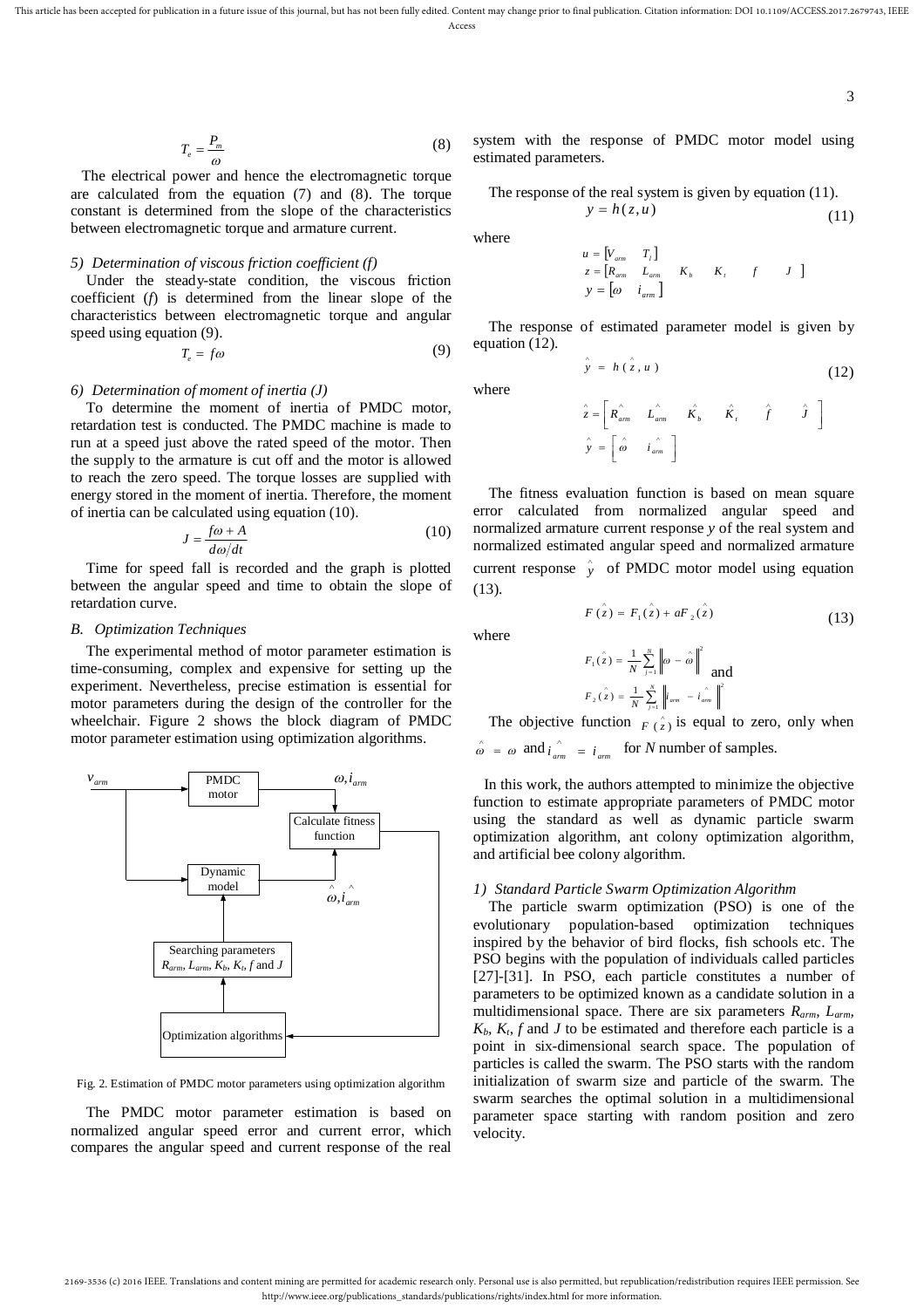The swarm moves in the search space depending on the fitness value estimated from the defined objective function. The particles in the swarm drive toward the best solution by adjusting the velocity based on own experience and other particle experience known as neighborhood solution at every time step in the parameter search solution. The velocity and hence the position of each particle are updated over a time in a number of iterations by evaluating the fitness function and comparing current solution with *pbest* and *gbest*. Mathematically the velocity and position of each particle *i*, in *j* dimensional parameter space are calculated using the equation  $(14)-(15)$ .

$$
v_{ij}^{k+1} = w * v_{ij}^k + c_1 * rand_1 * (pbest_{ij}^k - x_{ij}^k) + c_2 * rand_2 * (gbest_j^k - x_{ij}^k) (14)
$$
  

$$
x_{ij}^{k+1} = x_{ij}^k + v_{ij}^{k+1}
$$
 (15)

The equation (14) constitutes of a momentum of the particle (*w*), iterative component ( $c_1$ ), and the social component ( $c_2$ ). The momentum of the particle is a function of inertia parameter, provides the access for the particle to move in the search space with the velocity of the particle  $v_{ii}$ . The iterative component otherwise known as the cognitive component, is based on the distance between the own best position (*pbest*) with the current position i.e. own distance. The social component is a function reflects the social behavior of the particle by considering the distance between best positions in a swarm (*gbest*) with the current position. The iterative and social components change the velocity of the particle and avoid hitting the boundary.

The six parameters,  $R_{arm}$ ,  $L_{arm}$ ,  $K_b$ ,  $K_b$ ,  $f$ , and  $J$  to be estimated is a particle and treated as a point in a six dimensional space. For the PSO algorithm, the *i th* particle is represented as  $\{R_{armi}, L_{armi}, K_{bi}, K_{ti}, f_i, J_i\}$ . The position vector in PSO is given by equation (16).

$$
\begin{bmatrix}\nR_{\text{emil}} & K_{\text{in}} & K_{\text{in}} & K_{\text{onil}}^1 & K_{\text{in}}^1 & K_{\text{in}}^1 & K_{\text{in}}^1 & K_{\text{in}}^1 & K_{\text{in}}^1 \\
R_{\text{emil}}^1 & K_{\text{in}} & K_{\text{in}}^1 & K_{\text{inil}}^2 & K_{\text{inil}}^2 & K_{\text{inil}}^2 & K_{\text{inil}}^2 & K_{\text{inil}}^2 & K_{\text{inil}}^2 \\
\vdots & \vdots & \vdots & \vdots & \vdots & \vdots & \vdots & \vdots \\
R_{\text{emil}}^1 & K_{\text{inil}} & K_{\text{outil}} & K_{\text{outil}}^1 & K_{\text{outil}}^1 & K_{\text{outil}}^1 & K_{\text{outil}}^1 & K_{\text{outil}}^1 & K_{\text{outil}}^1 & K_{\text{outil}}^1 & K_{\text{outil}}^1 & K_{\text{outil}}^1 & K_{\text{outil}}^1 & K_{\text{outil}}^1 & K_{\text{outil}}^1 & K_{\text{outil}}^1 & K_{\text{outil}}^1 & K_{\text{outil}}^1 & K_{\text{outil}}^1 & K_{\text{outil}}^1 & K_{\text{outil}}^1 & K_{\text{outil}}^1 & K_{\text{outil}}^1 & K_{\text{outil}}^1 & K_{\text{outil}}^1 & K_{\text{outil}}^1 & K_{\text{outil}}^1 & K_{\text{outil}}^1 & K_{\text{outil}}^1 & K_{\text{outil}}^1 & K_{\text{outil}}^1 & K_{\text{outil}}^1 & K_{\text{outil}}^1 & K_{\text{outil}}^1 & K_{\text{outil}}^1 & K_{\text{outil}}^1 & K_{\text{outil}}^1 & K_{\text{outil}}^1 & K_{\text{outil}}^1 & K_{\text{outil}}^1 & K_{\text{outil}}^1 & K_{\text{outil}}^1 & K_{\text{outil}}^1 & K_{\text{outil}}^1 & K_{\text{outil}}^1 & K_{\text{outil}}^1 & K_{\text{outil}}^1 & K_{\text{outil}}^1 & K_{\text{outil}}^1 & K_{\text{
$$

The response angular speed  $(\omega)$  and armature current  $(i_a)$ are estimated using the armature voltage, load torque and current iterative parameter  $\{R_{armi}^k, L_{armi}^k, K_{bi}^k, K_i^k, f_i^k, J_i^k\}$  in a PMDC motor model. The fitness function (13) is evaluated to find the best position for the *i th* particle (*pbest*) and the best position of the swarm (*gbest*) using normalized angular speed and armature current.

In this work, the positions of the  $i<sup>th</sup>$  particle are random sequences, which are limited in the ranges  $[x_{min}, x_{max}]$  using equation (17).

$$
\begin{cases}\nR_{amii \text{ (min)}} \leq R_{amii} \leq R_{amii \text{ (max)}} \\
L_{amii \text{ (min)}} \leq L_{amii} \leq L_{amii \text{ (max)}} \\
K_{bi \text{ (min)}} \leq K_{bi} \leq K_{bi \text{ (max)}} \\
K_{ii \text{ (min)}} \leq K_{ii} \leq K_{ii \text{ (max)}} \\
f_{i \text{ (min)}} \leq f_i \leq f_{i \text{ (max)}} \\
J_{i \text{ (min)}} \leq J_i \leq J_{i \text{ (max)}}\n\end{cases} \tag{17}
$$

These conditions strongly depend on the user's experience as well as the problem considered.

The best position found for the  $i<sup>th</sup>$  particle is represented as  $\{ \textit{pbestR}_{\textit{armi}}^k, \textit{pbestL}_{\textit{armi}}^k, \textit{pbestK}_{\textit{bi}}^k, \textit{pbestK}_{\textit{ii}}^k, \textit{pbestf}_{\textit{i}}^k, \textit{pbestJ}_{\textit{i}}^k \}$ . The best position found by the swarm is represented as  $\{gbestR_{arm}^k, gbestL_{arm}^k, gbestK_b^k, gbestK_t^k, gbestf^k, gbestf^k\}.$ The parameter vector  $\{R_{armi}^k, L_{armi}^k, K_{bi}^k, K_{i}^k, f_i^k, J_i^k\}$  is set  $\mathcal{A}^k$  to  $\{pbestR_{armi}^k, pbestL_{armi}^k, pbestK_{bi}^k, pbestK_{ii}^k, pbestf_i^k, pbestJ_i^k\}$ the current iteration (*k*) parameter vector is better than previous iteration (*k*-*1*) *pbest* parameter vector. Similar to *pbest*, the parameter vector { $R_{armi}^k$ ,  $L_{armi}^k$ ,  $K_{bi}^k$ ,  $K_{ii}^k$ ,  $f_i^k$ ,  $J_i^k$ } is set to  $\{gbestR_{arm}^k, gbestL_{arm}^k, gbestK_{b}^k, gbestK_{t}^k, gbestf^k, gbestf^k\}$ if the current iteration (*k*) parameter vector is better than previous iteration (*k*-1) *gbest* parameter vector. The velocity of the *i*<sup>th</sup> particle is represented as  $\{v_{Rarmi}, v_{Larmi}, v_{Kbi}, v_{Ki}, v_{fi}, v_{Ji}\}.$ The velocity vector is calculated using (14) and the position of the *i th* particle is updated through (15). The speed of convergence and number of iterations depends on the initialization range. This process is repeated until the userdefined goal is met. In this parameter estimation problem, the goal is that the  $k^{th}$  current iteration number reaches the maximum iteration number.

The solution of the parameter estimated at the end of iteration.

$$
\begin{bmatrix} R_{arm} & \hat{L}_{arm} & \hat{K}_b & \hat{K}_t & \hat{f} & \hat{J} \end{bmatrix} = \begin{bmatrix} gbest_{R_{arm}^*} & gbest_{L_{arm}^*} & gbest_{K_s^*} & gbest_{K_s^*} & gbest_{J^*} \end{bmatrix} \tag{18}
$$

The standard PSO algorithm is obviously one of the simplest optimization algorithms. However, parameter convergence may not occur in standard PSO and affect the design of the controller. Therefore, the motor parameters are also estimated using dynamic PSO. In standard PSO, motor parameters are estimated for  $c_1 = c_2 = 1$  and  $w = 1$ .

## *2) Dynamic Particle Swarm Optimization Algorithm*

A dynamic particle swarm optimization (PSO) algorithm is based on time-varying cognitive  $(c_i)$  and the social component (*c2*) with or without varying inertia weight. It is desirable to encourage searching the solution through the entire search space without trapping around local solution as well as making particle convergence towards the global solution. Proper control of  $c_1$  and  $c_2$  in addition to inertia weight *w*, will help to reach the optimal solution in an efficient way in PSO with varying inertia weight. It may be possible for individuals not get trapped in local minima at an early stage and converge towards the global solution at the latter stage using the iterative cognitive, social parameters with constant or varying inertia weight.

The time-varying representation of *c1*, *c<sup>2</sup>* and *w* are given by equations (19)-(21).

$$
c_1 = (c_{1Fv} - c_{1lv}) \frac{k}{number \ of \ iteration} + c_{1lv}
$$
 (19)

$$
c_2 = (c_{2F_v} - c_{2F_v}) \frac{k}{number\ of\ iteration} + c_{2F_v}
$$
 (20)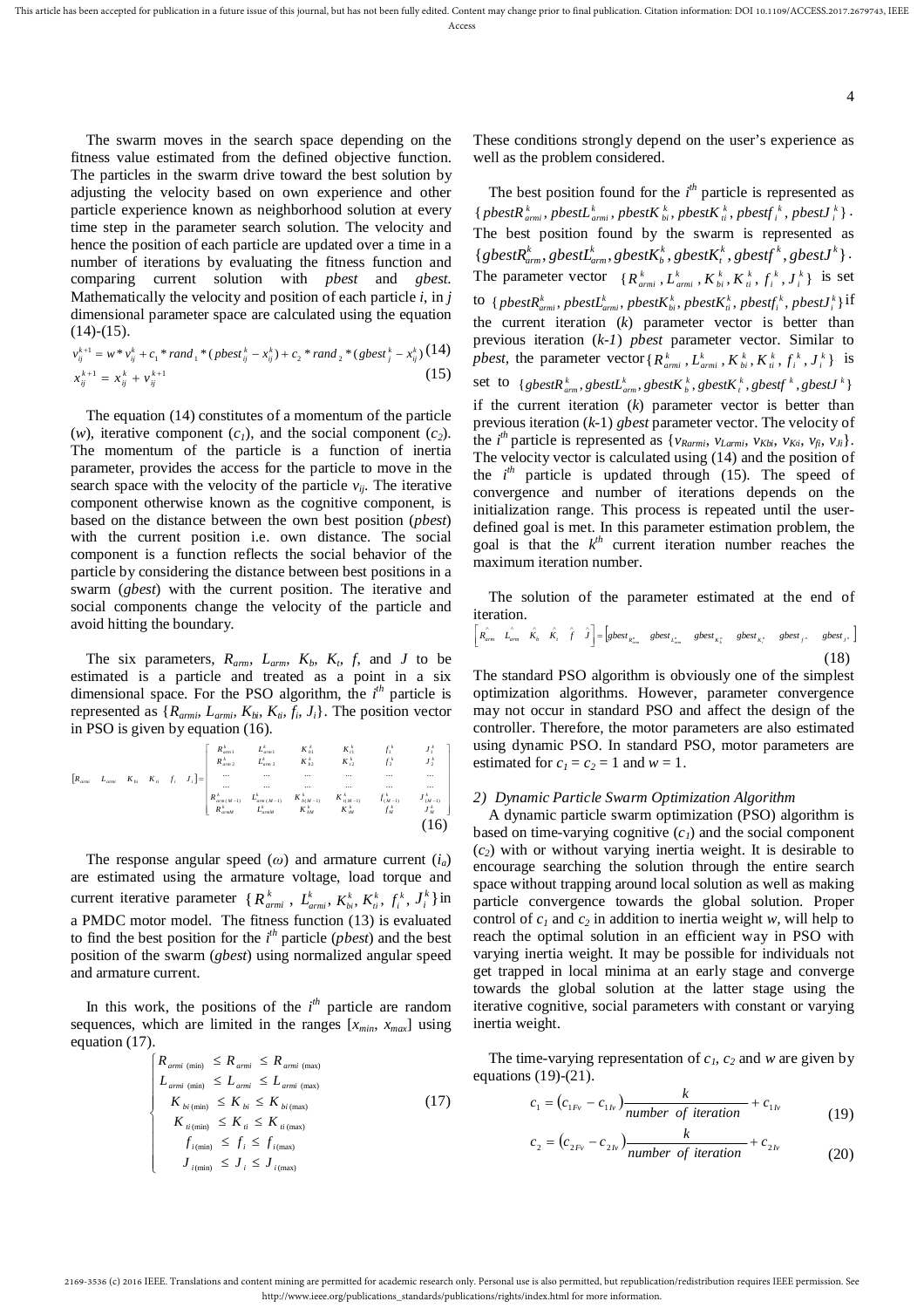This article has been accepted for publication in a future issue of this journal, but has not been fully edited. Content may change prior to final publication. Citation information: DOI 10.1109/ACCESS.2017.2679743, IEEE Access

$$
w = (w_1 - w_2) \frac{(number\ of\ iteration - k)}{number\ of\ iteration} + w_2
$$
\n(21)

The flowchart of the standard PSO, as well as dynamic PSO algorithms for estimation of PMDC motor parameters, is shown in Fig. 3.



Fig. 3. Flowchart of the standard as well as dynamic PSO algorithm

## *3) Artificial Bee Colony Algorithm*

In 2005, Karaboga [32-36] has developed an artificial bee colony (ABC) algorithm, a population-based search technique from scrounging behavior of bees for solving optimization problems. In ABC algorithm, the bees are divided as employed bees, onlooker bees, and scout bees.

The employed bees find the food sources position and share the information to onlooker bees at the hive. On the other hand, onlooker bees select the high-quality food sources based on nectar information and search further around the selected food sources. Scout bees independently search the new food

sources to replace the abandoned food sources of employed bees.

5

The ABC algorithm begins with the initial population of food source positions  $(S_p)$ . The *i*<sup>th</sup> food source is defined with the *d*-dimensional vector  $P_i = [p_{i,1}, p_{i,2}, ..., p_{i,d}]$  for  $i = 1, 2, ...,$ *Sp*. Each food source position/solution is generated using equation (22).

$$
p_{ij} = p_{\min, j} + rand (0,1) (p_{\max, j} - p_{\min, j})
$$
 (22)  
where  $j = 1, 2, ..., d$ .

In ABC algorithm, each food source position corresponds to six PMDC motor parameters to be estimated. The position of the food sources is limited using equation (17). After initialization, all employed bees search for the food sources and generate candidate food source position/solution using equation (23).

$$
v_{ij} = p_{ij} + \phi_{ij} (p_{ij} - p_{sj})
$$
 (23)

where  $g = 1, 2, ..., S_p$  and  $\phi_{ij}$  is a random value in the range [-1, 1].

After generation of new food source position, the fitness of the new food source position is evaluated. The employed bees would replace the previous food sources position with new one; if the fitness value of the new food sources is better otherwise the employed bees retain the previous food source position. The employed bees share food source position and nectar information to onlooker bees.

An onlooker bees select the food sources depending on the probability value estimated using equation (24).

$$
pr_{i} = \frac{fit_{i}}{\sum_{j=1}^{S_{p}} fit_{i}}
$$
 (24)

where  $fit_i$  is the fitness value of  $i^{th}$  food source position which depends on food source position. The number of food source position  $S_p$  is equal to the number of employed bees/onlooker bees.

The food source position is abandoned in case no improvement in the food source position is observed for predetermined number of cycles. Subsequently, scout bees discover the new food source position using equation (22). The new food source discovered by the scout bees will replace the abandoned one. This process of identification of best food source position is continued until the termination criteria is reached or the maximum number of iteration is reached. Figure 4 shows the flowchart of the ABC algorithm for estimation of PMDC motor parameters.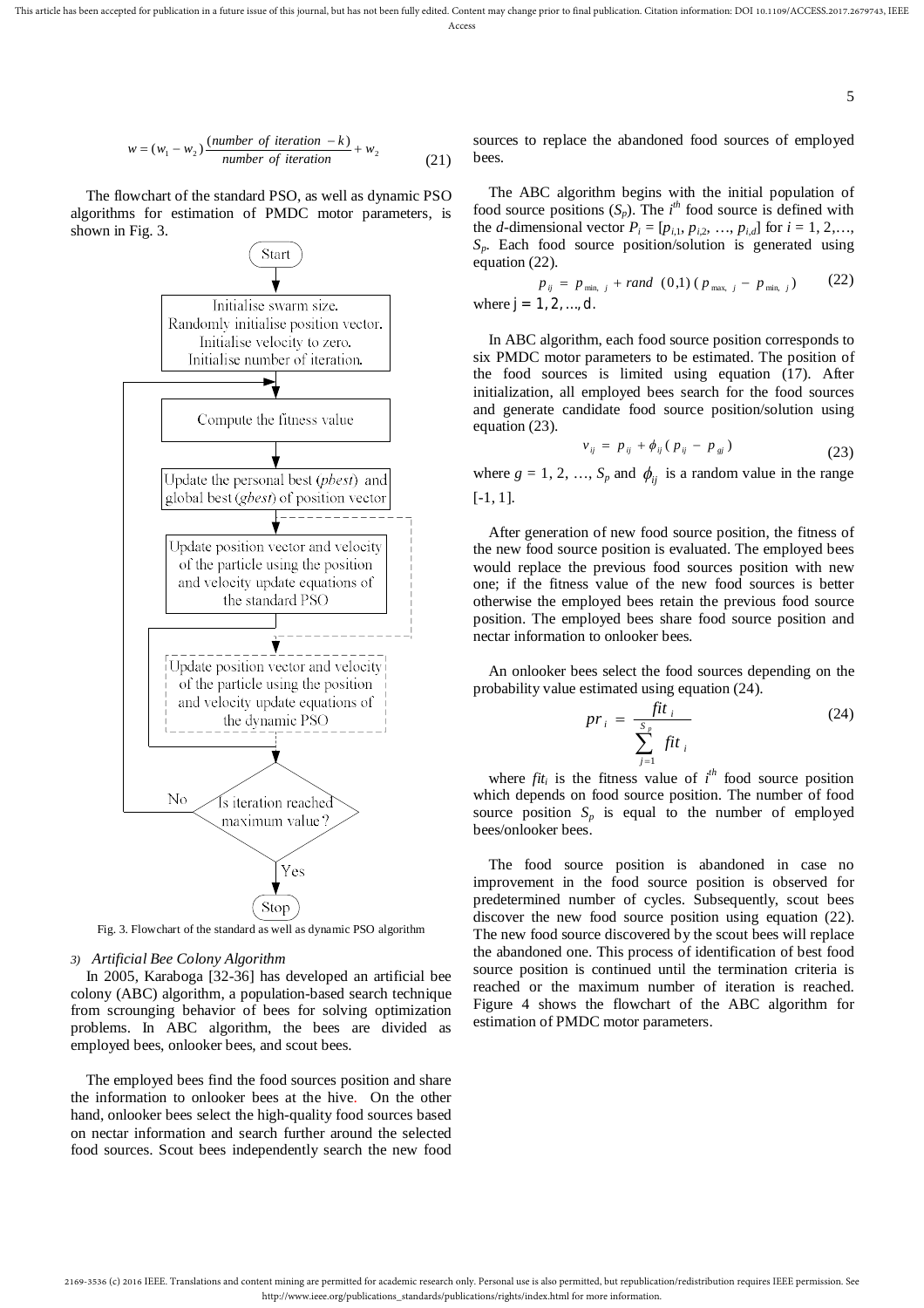

## *4) Ant Colony Optimization Algorithm*

The Dorigo [37-40] has proposed ant colony optimization (ACO) from the inspiration of ant, to find an optimal path between food and nest. The optimal solution is found via the amount of pheromone on the ground. This concept has been used to estimate optimal value of PMDC motor parameter. The parameters are limited in the range and are given by equation (17). Each parameter is the vector corresponds to a layer/level. The upper and lower limits of the parameter depend on the user experience and divided into *q* number of nodes with possible values.

Ant colony optimization algorithm begins with initialization of ants and equal amounts of pheromone trail. The number of layers is six, constituting a motor parameter in each layer. Each layer consists of *q* nodes with permissible values assigned to each node using equation (17).

At each iteration, ant assumes the path using equation (25) to construct the probabilistic state transition rule for a complete solution. The state transition rule is mainly based on the state of pheromone.

$$
p_{qs} = \frac{\tau_{qs}^{\alpha}}{\sum_{q=1}^{d} \tau_{qs}^{\alpha}}
$$
 (25)

The objective function is evaluated corresponding to the complete path to determine best and worst path of *H* ants. Subsequently, the optimal solution is obtained when all the ants follow the same best path.

If optimal solution is not obtained, the pheromone information is updated using equation (26).

$$
\tau_{qs} = (1 - \rho)\tau_{qs} + \frac{Q}{f_{best}} \tag{26}
$$

with the updated pheromones, the process continues until the end of the iteration is reached. Figure 5 presents the flowchart of the ACO algorithm for estimation of PMDC motor parameters.



#### IV. RESULTS AND DISCUSSION

In all algorithms of parameter estimation, the maximum number of iteration is set to 45, population size is set to 50, and parameters are calculated from the average of 30 runs. The other specific parameters of algorithms are:

#### *1) PSO settings:*

The PSO parameter considered for simulation is shown in Table 1. It can be observed that there is a difference among the standard PSO, dynamic PSO with constant inertia weight and dynamic PSO with varying inertia weight algorithms.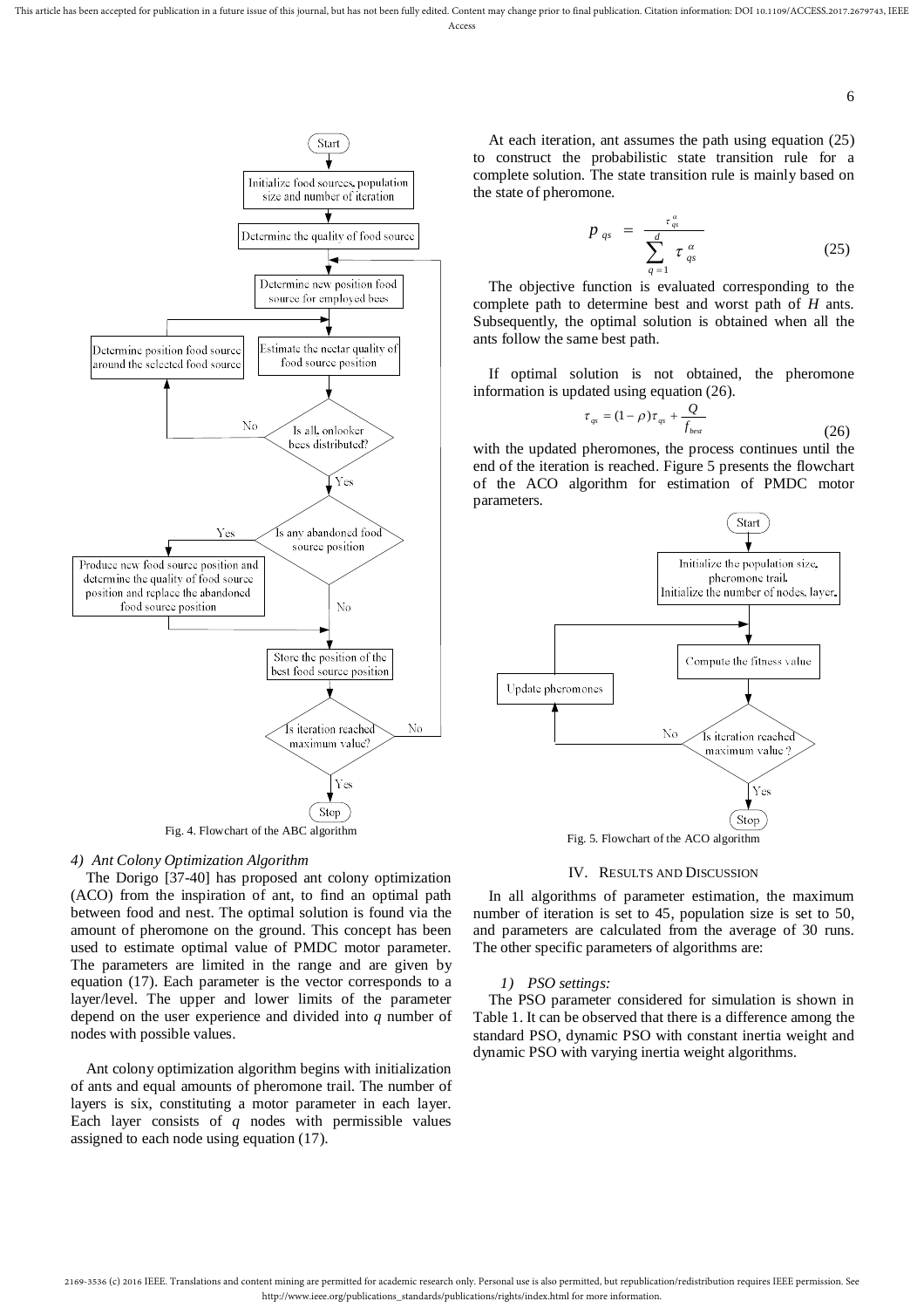This article has been accepted for publication in a future issue of this journal, but has not been fully edited. Content may change prior to final publication. Citation information: DOI 10.1109/ACCESS.2017.2679743, IEEE

The cognitive and social parameters are time-varying variables in the velocity update equation of the dynamic PSO algorithm with constant inertia weight. Large cognitive and small social parameters are used in the beginning to enhance the global search and then small cognitive and large social parameters are used at the end to improve the convergence of the algorithm. Further, dynamic PSO is accelerated with varying inertia along with varying *c<sup>1</sup>* and *c2*.





| PARTICLE SWARM OPTIMIZATION PARAMETERS |                   |            |                        |                            |                   |  |  |  |  |
|----------------------------------------|-------------------|------------|------------------------|----------------------------|-------------------|--|--|--|--|
|                                        | initial particles | initial    | inertia weight, $w$    | acceleration               | independent       |  |  |  |  |
| <b>Algorithms</b>                      | positions         | particles  |                        | coefficients,              | random sequences, |  |  |  |  |
|                                        |                   | velocities |                        | $c_1$ and $c_2$            | $r_1$ and $r_2$   |  |  |  |  |
| <b>Standard PSO</b>                    | random numbers    | $\theta$   | $w = constant = 1$     | $c_1 = c_2$ = constant = 1 | random numbers    |  |  |  |  |
|                                        | E(0,1)            |            |                        |                            | C(0, 1)           |  |  |  |  |
| Dynamic<br><b>PSO</b>                  | random numbers    | $\Omega$   | $w = constant = 1$     | $c_1$ = varying = 2 to 0.1 | random numbers    |  |  |  |  |
| with<br>constant                       | C(0,1)            |            |                        | $c_2$ = varying = 0.1 to 2 | C(0, 1)           |  |  |  |  |
| inertia weight                         |                   |            |                        |                            |                   |  |  |  |  |
| <b>PSO</b><br>Dynamic                  | random numbers    | $\Omega$   | $w = \text{varying} =$ | $c_1$ = varying = 2 to 0.1 | random numbers    |  |  |  |  |
| with<br>varying                        | C(0,1)            |            | $0.9 \text{ to } 0.4$  | $c_2$ = varying = 0.1 to 2 | C(0, 1)           |  |  |  |  |
| inertia weight                         |                   |            |                        |                            |                   |  |  |  |  |

*2) ABC settings:*

The  $\phi_{ij}$  is a random value and chosen as 0.5.

#### *3) ACO settings:*

The value of pheromone  $\alpha$  is set to 1, a number of nodes are 100, and range of evaporation rate  $(\rho)$  is between 0 and 1. In this work,  $\rho$  is chosen as 0.2.

The convergence of the standard PSO, dynamic PSO with constant inertia weight and dynamic PSO with varying inertia weight algorithms, ACO and ABC against the iteration step number is shown in Fig. 6. The average convergence value and a number of iterations for optimization algorithms for 30 runs are shown in Table 2.







Fig. 6. Best fitness value versus number of iterations TABLE II

AVERAGE CONVERGENCE VALUE AND NUMBER OF ITERATION FOR 30 RUNS

|                         | Value of final | Number of  |  |
|-------------------------|----------------|------------|--|
| Algorithms              | convergence    | iterations |  |
| <b>Standard PSO</b>     | 5.8102         | 25.68      |  |
| Dynamic PSO<br>with     | 6.3889         | 30.46      |  |
| constant inertia weight |                |            |  |
| Dynamic PSO with        | 5.1957         | 21.63      |  |
| varying inertia weight  |                |            |  |
| Artificial bee colony   | 7.4883         | 11.76      |  |
| Ant colony optimization | 1.9381         | 6.16       |  |

7

 $20$  $200$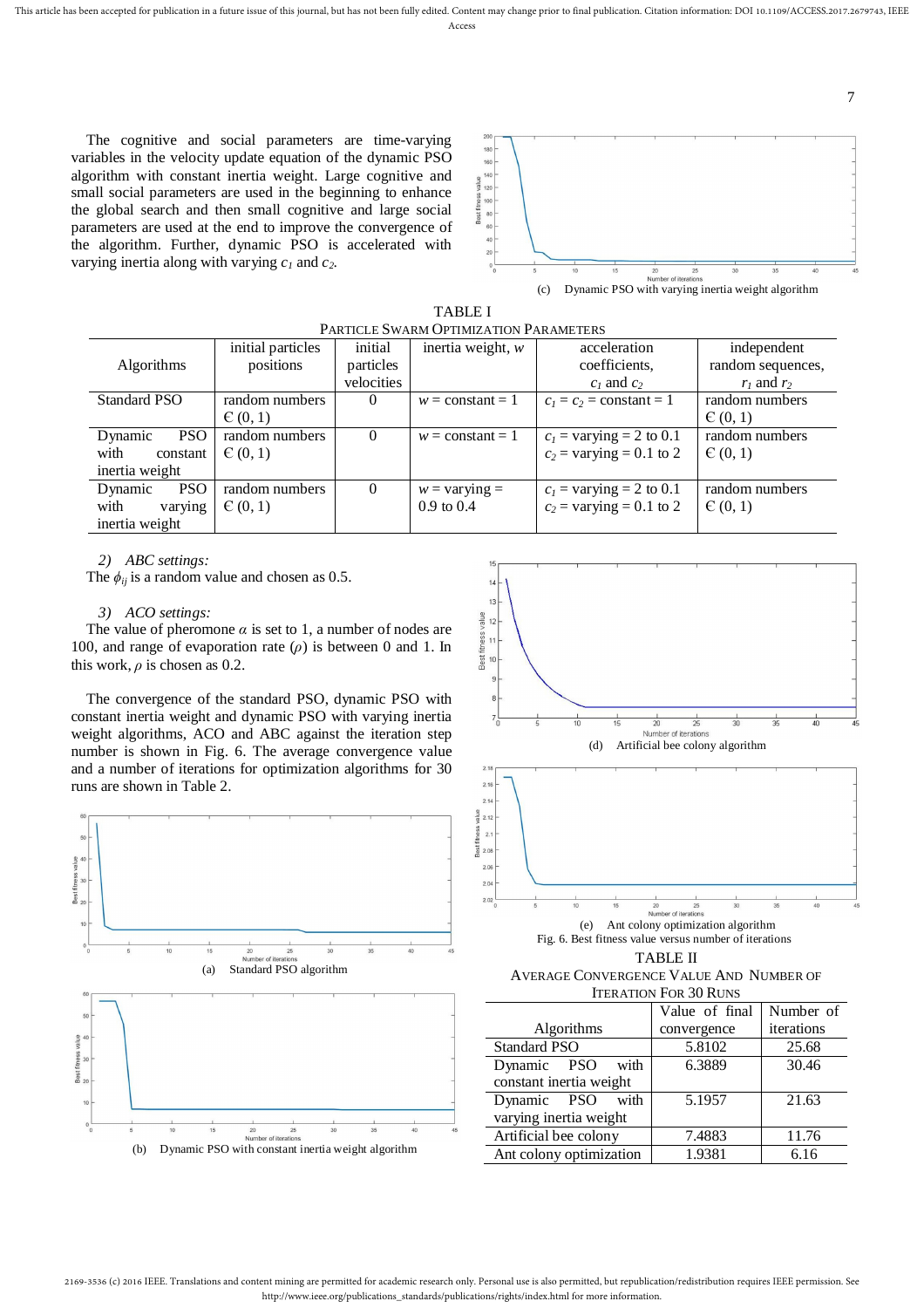Access

Table 3 shows the estimated PMDC motor parameters using standard PSO, dynamic PSO with constant inertia weight and dynamic PSO with varying inertia weight algorithms, ABC and ACO algorithms.

To determine the appropriate estimated parameters, the motor is simulated with varying load conditions and compared the results with actual load test results.

| AVERAGE OF ESTIMATED PMDC MOTOR PARAMETERS FOR 30 RUNS |              |             |                |                |             |              |  |  |  |  |
|--------------------------------------------------------|--------------|-------------|----------------|----------------|-------------|--------------|--|--|--|--|
| Parameters                                             | Experimental | Standard    | Dynamic PSO    | Dynamic PSO    | Artificial  | Ant colony   |  |  |  |  |
|                                                        | tests        | <b>PSO</b>  | with constant  | with varying   | bee colony  | optimization |  |  |  |  |
|                                                        |              |             | inertia weight | inertia weight |             |              |  |  |  |  |
| $R_a, \Omega$                                          | 0.162        | 0.162489396 | 0.160321476    | 0.158153937    | 0.157726954 | 0.160042088  |  |  |  |  |
| $L_a$ , H                                              | 0.000282     | 0.000280223 | 0.000280544    | 0.000281633    | 0.000319376 | 0.000321892  |  |  |  |  |
| $Kb$ , V/(rad/sec)                                     | 0.0503       | 0.048873126 | 0.049036542    | 0.049062757    | 0.049053501 | 0.049137374  |  |  |  |  |
| $K_t$ , Nm/Amps                                        | 0.05292      | 0.051867299 | 0.051481376    | 0.050617986    | 0.050746409 | 0.050848568  |  |  |  |  |
| J, kg-m <sup>2</sup>                                   | 0.00046      | 0.000469412 | 0.000456831    | 0.000463522    | 0.000460441 | 0.000475976  |  |  |  |  |
| $B$ , Nm/(rad/sec)                                     | 0.0001778    | 0.000246097 | 0.000231629    | 0.000218973    | 0.000226532 | 0.000197222  |  |  |  |  |

TABLE III AVERAGE OF ESTIMATED PMDC MOTOR PARAMETERS FOR 30 RUNS

In order to analyze the estimated parameters, the load test is conducted on 24 V, 3 A, 320 W, 4600 rpm PMDC motor. From load test, armature current, voltage, and speed are noted for various loading conditions. The experimental setup for load test on PMDC motor with LEM LV 25-P voltage transducer, LEM LA 55-P current transducer, MOC 7811 optoisolator, and NI USB-6221 DAQ is shown in Fig. 7. The PMDC wheelchair motor is operated with two 12 V battery. The signals are acquired at a sampling rate of 100 Hz. The instantaneous armature current and voltage variation from no load to full load and to no load are shown in Fig. 8.



Fig. 7. Experimental setup



Fig. 8. Instantaneous armature current and voltage waveforms

In Matlab/Simulink angular speed and current are obtained using estimated parameter for various loading conditions from different techniques. It has been found that experimental test gives more than 5% of armature current error and more than 1% of speed error compared with bio-inspired optimization techniques. Further, standard PSO, dynamic PSO with constant inertia weight and ant colony optimization algorithm gives current error more than 1% and less than 2%. However, dynamic PSO with varying inertia weight and artificial bee colony gives speed as well as current error less than 0.5%. Figure 9 shows the percentage errors of angular speed and armature current from estimated parameters.



Fig. 9. Percentage error of angular speed and armature current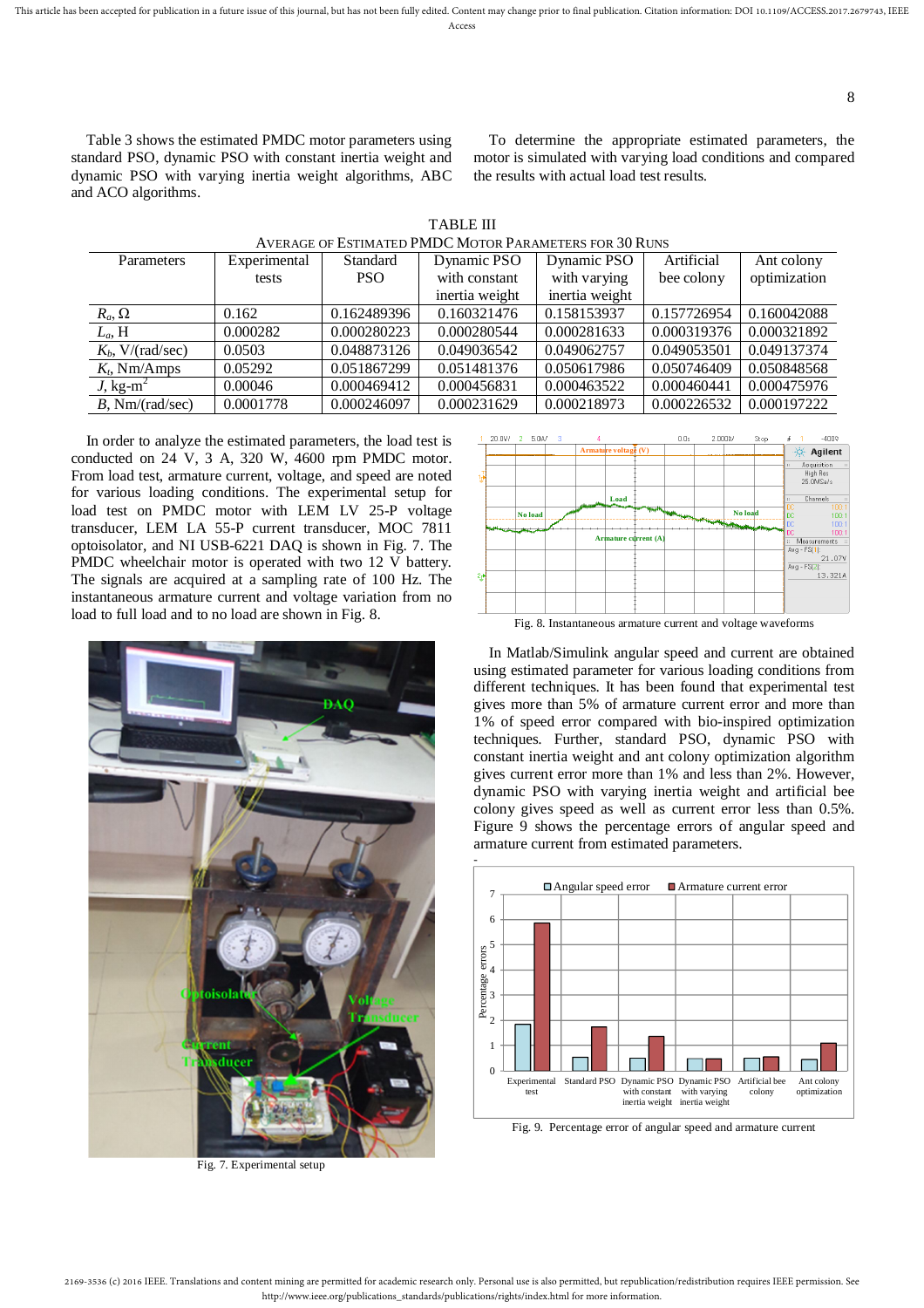In order to test the significance of speed and current performance, ANOVA test was applied with significance level of 0.05. The ANOVA test shows the significant difference in speed as well as current performance between experimental and bio-inspired optimization techniques. However, there is no significant difference in speed performance among bioinspired optimization algorithms. The dynamic PSO with varying inertia weight and artificial bee colony have no significant difference with current error. However, dynamic PSO with varying inertia weight and artificial bee colony shows significant difference with current performance compared to other techniques.

The ant colony optimization algorithm needs a less number of iterations compared to other methods. However, current error is high. Dynamic PSO with constant inertia weight as well as standard PSO takes a number of iterations for convergence. However, dynamic PSO with varying inertia weight needs less iteration compared to other PSO techniques considered. Further, it is clear artificial bee colony algorithms takes less number of iteration for convergence and performance is significantly closed to dynamic PSO with varying inertia weight algorithms. Therefore, artificial bee colony algorithm may be considered for less computation and less error in the estimation of PMDC motor parameter estimation.

## V. CONCLUSION

The parameter estimated from experimental tests under steady-state conditions show less accuracy with the experimental load test data. This is due to the fact that the experimental tests are unable to capture the non-linear dynamics in a motor parameter due to various influences. In this paper, applications of the standard PSO, dynamic PSO with constant inertia weight and dynamic PSO with varying inertia weight algorithms, ABC, and ACO algorithms have been studied for parameter estimation of a PMDC motor along with experimental tests. The dynamic PSO algorithm a variant of standard PSO, modifying parameter iteratively improves the parameter estimation accuracy. It is evident that the dynamic PSO with varying inertia and artificial bee colony algorithms may be used to obtain motor parameter with more accuracy without being trapped in local minima. The artificial bee colony algorithm may be preferred for estimation of PMDC motor parameters used in a wheelchair due to faster convergence as well as relatively less current error except for dynamic PSO with varying inertia. The dynamic PSO with varying inertia weight may be used for more accurate PMDC motor parameter estimation.

## **APPENDIX**

Specification of wheelchair PMDC motor, 24 V, 3 A, 320 W and 4600 rpm, Motion Technology Electric & Machinery Co., Ltd., Taiwan.

#### ACKNOWLEDGMENT

Thanks to the Science and Engineering Research Board (SERB), Government of India, who has funded research project number: SB/FTP/ETA-54/2013. Also, thanks to the VIT University, Vellore for all other support. Authors, also thank the reviewers for their valuable suggestions to improve the paper.

#### **REFERENCES**

- [1] D. Ding and R. A. Cooper, "Electric powered wheelchairs," *IEEE Control Systems Magazine,* vol. 25, no. 2, pp. 22–34, Apr. 2005.
- [2] S. Oh and Y. Hori, "Disturbance attenuation control for power-assist wheelchair operation on slopes", *IEEE Transactions on Control Systems Technology,* vol. 22, no. 3, pp. 828-837, 2014.
- [3] Y. P. Yang, H. C Lin, F. C. Tsai, C. T. Lu and K. H. Tu, "Design and integration of dual power wheels with rim motors for a powered wheelchair," *IET Electric Power Applications,* vol. 6, Iss. 7, pp. 419– 428, January 2012.
- [4] R. X. Chen, L. G. Chen and L. Chen, "System design consideration for digital wheelchair controller," *IEEE Transactions on Industrial Electronics*, vol. 47, no. 4, pp. 898–907, August 2000.
- [5] R. A. Cooper, L. M. Widman, D. K. Jones, R. N. Robertson, and J. F. Ster, III, "Force sensing control for electric powered wheelchairs," *IEEE Transactions on Control Systems Technology*, vol. 8, no. 1, pp. 112-117, January 2000.
- [6] K. E. Brown, R. M. Inigo and B. W. Johnson, "Design, implementation, and testing of an adaptable optimal controller for an electric wheelchair," *IEEE Transactions on Industry Applications*, vol. 26, no. 6, pp. 1144- 1157, November/December 1990.
- [7] H. Seki, and N. Tanohata, "Fuzzy control for electric power-assisted wheelchair driving on disturbance roads," *IEEE Transactions on Systems, Man, and Cybernetics - Part C: Applications and Reviews,* vol. 42, no. 6, pp. 1624-1632, November 2012.
- [8] T. Shibata and T. Murakami. "Power-assist control of pushing task by repulsive compliance control in electric wheelchair", *IEEE Transactions on Industrial Electronics,* vol. 59, no. 1, pp. 511-520, 2012.
- [9] T. N. Nguyen, S. W. Su and H. T. Nguyen, "Robust neuro-sliding mode multivariable control strategy for powered wheelchairs," *IEEE Transactions on Neural Systems and Rehabilitation Engineering*, vol. 19, no. 1, pp. 105-111, February 2011.
- [10] K. S. Narendra and K. Parthasarathy, "Identification and control of dynamical systems using neural networks," *IEEE Transactions on Neural Networks,* vol. 1, no. 1, pp. 4-27, March 1990.
- [11] W. Lord and J. H. Hwang, "DC servomotors-modelling and parameter determination," *IEEE Transactions on Industry Applications*, vol. IA-13, no. 3, pp. 234-243, May/June 1977.
- [12] A. Rubaai and R. Kotaru, "Online identification and control of a dc motor using learning adaptation of neural networks," *IEEE Transactions on Industry Applications*, vol. 36, no. 3, pp. 935–942, May/June 2000.
- [13] S. Weerasooriya and M. A. El-Sharkawi, "Identification and control of a DC motor using back-propagation neural networks," *IEEE Transactions on Energy Conversion,* vol. 6, no. 4, pp. 663-669, December 1991.
- [14] M. Hadef and M. R. Mekideche, "Parameter identification of a separately excited dc motor via inverse problem methodology," *Turk Journal of Electrical Engineering and Computer Sciences,* vol. 17, no. 2, pp. 99-106, 2009.
- [15] D. Sendrescu, "Parameter identification of a dc motor via distribution based approach," *17th IEEE International Conference on Methods and Models in Automation and Robotics,* pp. 17-22, 2012.
- [16] J. C. Basilio and M. V. Moreira, "State-space parameter identification in a second control laboratory," *IEEE Transactions on Education*, vol. 47, no. 2, pp. 204–210, May 2004.
- [17] R. Garrido and R. Miranda, "DC servomechanism parameter identification: A closed loop input error approach," *ISA Transactions*, vol. 51, pp. 42–49, 2012.
- [18] G. Mamani, J. Becedas and V. Feliu-Batlle, "On-line fast algebraic parameter and state estimation for a dc motor applied to adaptive control," *in Proceedings of the World Congress on Engineering,* vol. 2, July 2008.
- [19] S. S. Saab and R. Abi Kaed-Bey, "Parameter identification of a DC motor: an experimental approach," *The 8th IEEE International*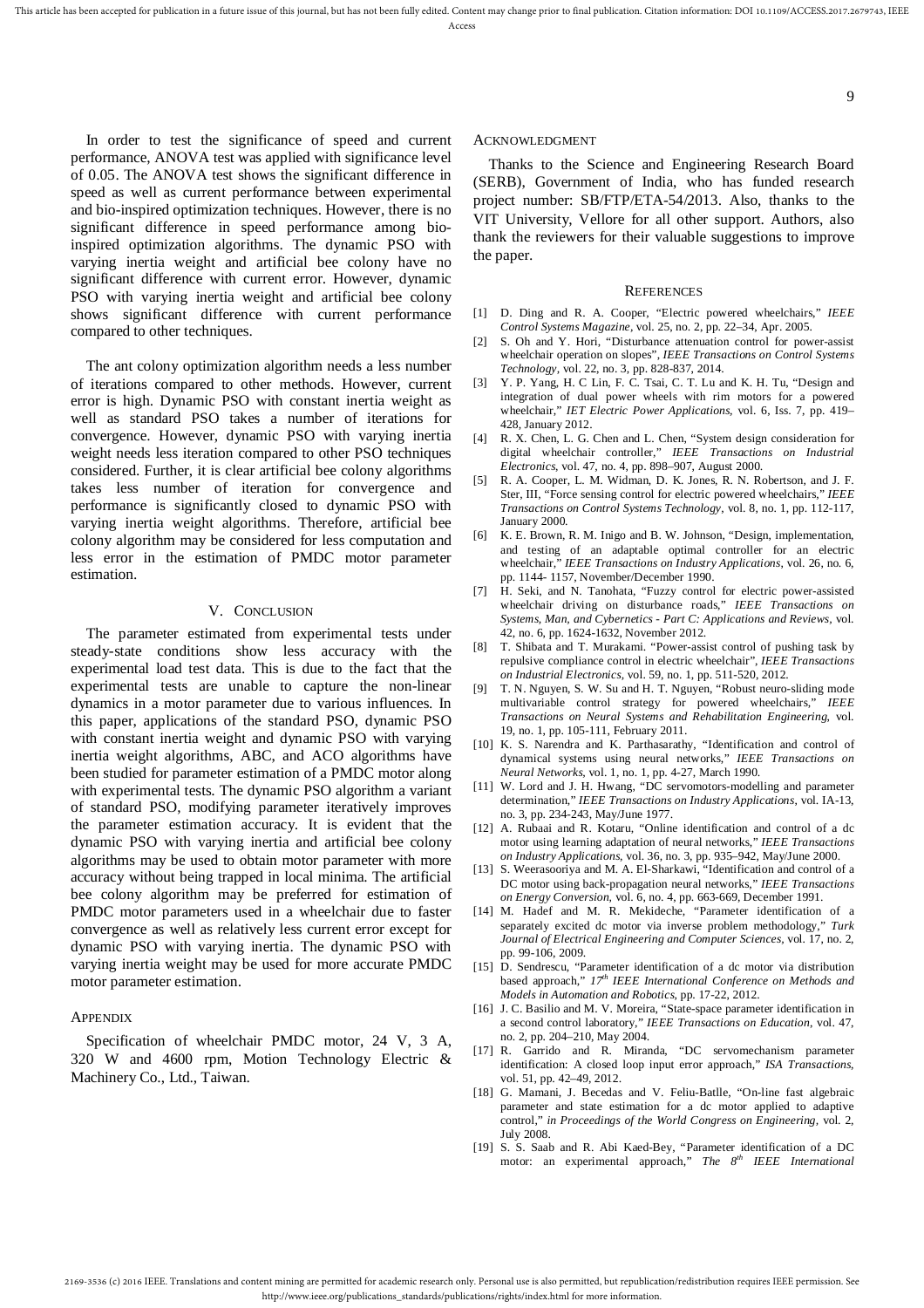Access

*Conference on Electronics, Circuits and Systems,* vol. 2, pp. 981-984, 2001.

- [20] R. A. Schulz, "A frequency response method for determining the parameters of high-performance DC motors". *IEEE Transactions on Industrial Electronics,* vol. IE-30, no. 1, pp. 39-42, February 1983.
- [21] J. Y. Hung, "Parameter estimation using sensitivity points: tutorial and experiment," *IEEE Transactions on Industrial Electronics*, vol. 48, no. 6, pp. 1043-1047, December 2001.
- [22] M. A. Obeidat, L. Y. Wang, and F. Lin, "Real-time parameter estimation of PMDC motors using quantized sensors," *IEEE Transactions on Vehicular Technology,* vol. 62, no. 7, pp. 2977-2986, September 2013.
- [23] H. Zhou, "Model-based regulator in PMDC Motor," *IEEE International conference on Systems, Man and Cybernetics,* pp. *508-512,* 2004.
- [24] A. Dupuis, M. Ghribi and A. Kaddouri, "Multi-objective genetic estimation of DC motor parameters and load torque," *IEEE International Conference on Industrial Technology,* vol. 3, pp. 1511- 1514, 2004.
- [25] S. Udomsuk, K-L. Areerak, K-N. Areerak and A. Srikaew, "Parameters identification of separately excited dc motor using adaptive tabu search technique," *IEEE International conference on Advances in Energy Engineering,* pp. 48-51, 2010.
- [26] D.C. Huynh and M.W. Dunnigan, "Parameter estimation of an induction machine using advanced particle swarm optimization algorithms," *IET Electric Power Applications*, vol. 4, Iss. 9, pp. 748–760, December 2010.
- [27] W. Hu and Y. Tan, "Prototype generation using multiobjective particle swarm optimization for nearest neighbor classification," *IEEE Transactions on Cybernetics,* vol. 46, no. 12, pp. 2719-2731, December 2016.
- [28] T.D. Cong and W. Zhijian, "Adaptive multi-layer particle swarm optimization with neighborhood search," *Chinese Journal of Electronics,* vol.25, no.6, pp. 1079–1088, Nov. 2016.
- [29] D. H. Tungadio, B. P. Numbi, M. W. Siti and A. A. Jimoh, "Particle swarm optimization for power system state estimation," *Neuro computing*, vol. 148, pp. 175–180, 2015.
- [30] A. Khare and S. Rangnekar, "A review of particle swarm optimization and its applications in Solar Photovoltaic system," *Applied Soft Computing,* vol. 13 pp. 2997–3006, 2013.
- [31] A. Ratanweera, S.K. Halgamuge and H.C. Watson, "Self-organizing hierarchical particle swarm optimizer with time-varying acceleration coefficients," *IEEE Transactions on Evolutionary Computation,* vol. 8, no. 3, pp. 240–255, June 2004.
- [32] W. Gu, Y. Yu and W. Hu, "Artificial bee colony algorithm-based parameter estimation of fractional-order chaotic system with time delay," *IEEE/CAA Journal of Automatica Sinica,* vol. 4, no. 1, pp. 107- 113, January 2017.
- [33] M. Jamadi and F.M. Bayat, "New method for accurate parameter estimation of induction motors based on artificial bee colony algorithm," *Cornell University Library*, 2014.
- [34] F. Kang, J. Li and H. Li, "Artificial bee colony algorithm and pattern search hybridized for global optimization," *Applied Soft Computing*, vol. 13, no. 4, pp. 1781–1791, 2013.
- [35] W. Gao and S. Liu, "A modified artificial bee colony algorithm," *Computers & Operations Research*, vol. 39, pp. 687–697, 2012.
- [36] D. Karaboga and B. Basturk, "On the performance of artificial bee colony (ABC) algorithm," *Applied Soft Computing*, vol. 8, no. 1, pp. 687*-*697, January 2008.
- [37] V.P. Sakthivel, R. Bhuvaneswari and S. Subramanian, "Non-intrusive efficiency estimation method for energy auditing and management of inservice induction motor using bacterial foraging algorithm," *IET Electric Power Applications*, vol. 4, Iss. 8, pp. 579 - 590, 2010.
- [38] Z. Chen, Y. Zhong and J. Li, "Parameter identification of induction motors using ant colony optimization," *IEEE Congress on Evolutionary Computation,* pp. 1611 - 1616, 2008.
- [39] M. Dorigo, V. Maniezzo and A. Colorni, "Ant System: Optimization by a colony of cooperating agents," *IEEE Transactions on Systems, Man, and Cybernetics-Part B Cybernetics,* vol. 26, no. 1, pp. 29-41, February 1996.
- [40] A. Colorni, M. Dorigo and V. Maniezzo, "Distributed optimization by ant colonies," *in Proceedings of ECAL91 - European Conference on Artificial Life,* Elsevier Publishing, pp. 134-142, 1991.

#### **NOMENCLATURE**

10

*A* torque present at the stand-still condition of the motor *a* weight to mean square current error *c1, c<sup>2</sup>* cognitive and social parameters between 0 and 2  $c_{I}$ ,  $c_{I}$ ,  $c_{I}$  initial and final values of cognitive parameter  $c_{2Iv}$ ,  $c_{2Fv}$  initial and final values of social parameter  $d$  number of motor parameters to be optimized. number of motor parameters to be optimized *e<sub>b</sub>* back emf in Volts *f* viscous friction co *f* viscous friction coefficient in Nm/(rad/sec) *f*<sup>*best*</sup> **best** objective function value for ant *k gbest <sup>j</sup>* global best position from a swarm in *j*<sup>th</sup> dimension *H* number of ants *iarm* armature current in Amps *i* particle of the swarm *J* moment of inertia in kg-m<sup>2</sup> *j* dimension of a particle in parameter space back-emf constant in  $V/(rad/sec)$ back-emf constant in V/(rad/sec) *K<sup>t</sup>* torque constant in Nm/A *k* current iteration of the algorithm *L*<sub>*arm*</sub> armature inductance in Henry *M* swarm size *M* swarm size<br>*N* number of number of measured samples *k pbestij* best position of the particle  $i$  in  $j^{\text{th}}$  dimension from own behavior *p*<sub>qs</sub> probability among the *H* ants travels to a particular  $q^{th}$  node at the  $s<sup>th</sup>$  level *Q* quantity of the pheromone placed by the ant for each iteration *q* number of nodes<br>*R<sub>arm</sub>* armature resistan *Rarm* armature resistance in Ohms *rand1, rand<sup>2</sup>* two independent random sequences between 0 and 1 *S<sup>p</sup>* number of food sources *s* number of levels  $T_e$  electromagnetic torque in Nm<br> $T_l$  load torque in Nm *T<sup>l</sup>* load torque in Nm *t* time in seconds *u* input vector *v*<sub>arm</sub> armature voltage in Volts  $v_{ii}^k$  $v_{ij}^k$  velocity of an *i*<sup>th</sup> particle in *j*<sup>th</sup> dimension parameter space at iteration *k*  $w_1, w_2$  initial and final values of the inertia weight *w* weighting function also known as inertia parameter  $x_{ij}^k$  $x_{ij}^k$  position of an *i*<sup>th</sup> particle in *j*<sup>th</sup> dimension parameter space at iteration *k y* output vector Λ *y* estimated output vector *z* parameter vector  $\frac{1}{z}$ *z* estimated parameter vector  $\alpha$  control the relative importa control the relative importance of the pheromone *ρ* evaporation rate  $\tau_{qs}$  $\tau$  amount of pheromone at a  $q^{th}$  node for  $s^{th}$  level *ω* angular speed in rad/sec *dω/dt* slope of retardation curve